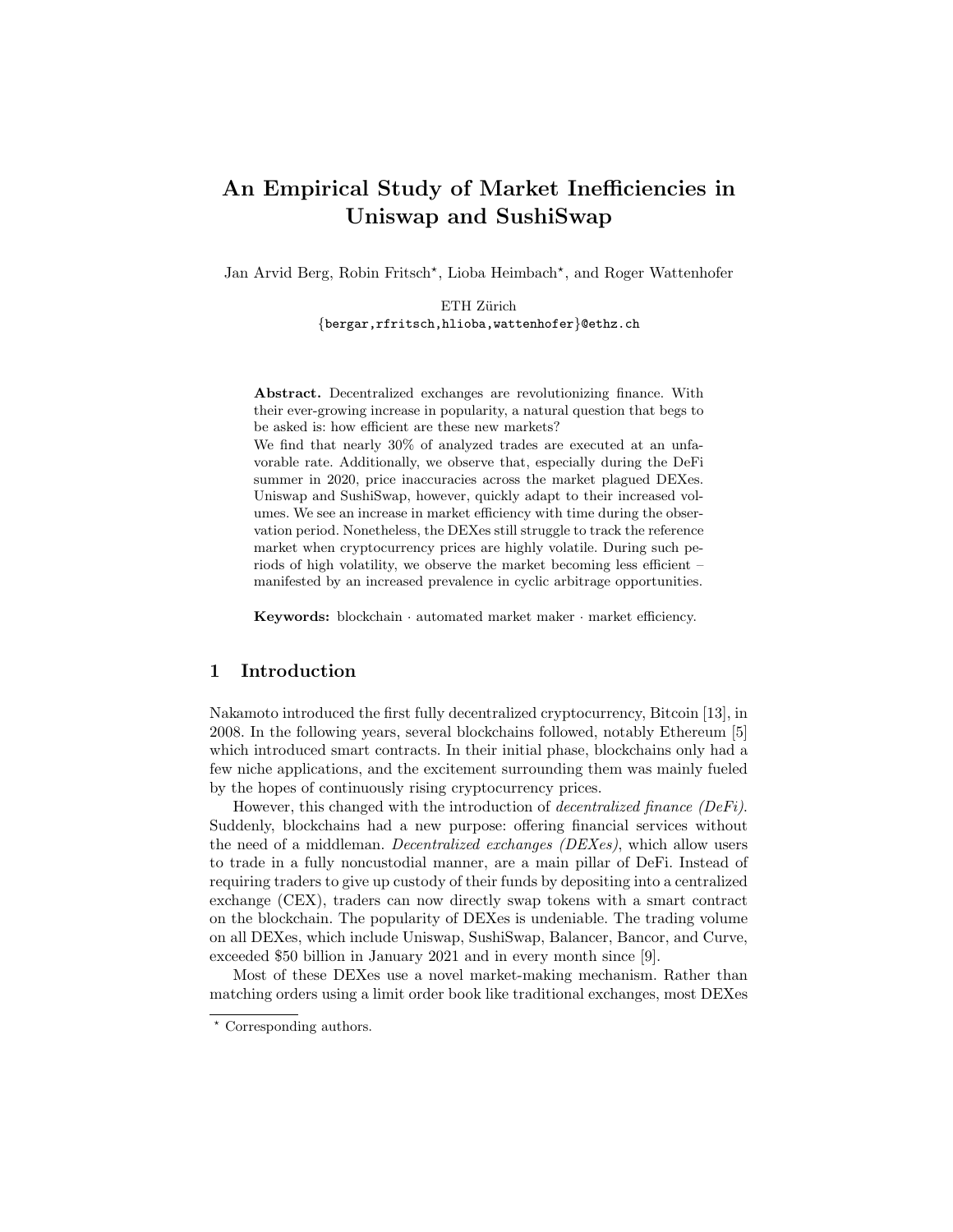use an automated market maker mechanism that executes orders against a liquidity pool holding token reserves. The exchange rate in a liquidity pool is determined by a trading function and the amount of funds in the pool. Temporarily, these rates can be inaccurate and vary across different DEXes. Such inaccuracies in the price lead to trades being executed at unfavorable rates if traders are not alert. Further, they can create cyclic arbitrage opportunities. Cyclic arbitrage opportunities indicate erroneous rates and thereby stem from lacking market efficiency, which measures how well the prices reflect all relevant information [12]. As the market is becoming increasingly complex with an ever-growing number of DEXes and liquidity pools, studying the market's efficiency is ever more important.

We investigate the existence and severity of market inefficiencies in two market leading DEXes, Uniswap and SushiSwap, between 12 September 2020 and 23 January 2021. With the optimal routing problem, we find trades that executed with an unfavorable rate – indicating both the presence of price inaccuracies in the market and their effects on traders. Further, we look for past cyclic arbitrage opportunities, which stem from price differences in the market, and use them as a tool to determine how efficient the market as a whole is.

## 2 Related Work

Numerous studies analyze market efficiency on CEXes [15, 12, 4, 18]. Conversely, we measure the market efficiency on DEXes, by studying the prevalence of price inaccuracies across the market. More precisely, we focus on DEXes using an automated market maker (AMM).

AMMs have been around for quite some time, e.g., the logarithmic market scoring rule used in prediction markets [10]. However, only the recent emergence of DEXes has made AMMs a popular alternative to traditional central limit order book systems. Uniswap and SushiSwap, along with most other DEXes, implement a new type of AMM design called constant function market maker  $(CFMM)$  [2]. More specifically, Uniswap and SushiSwap use a form of CFMM called constant product market maker (CPMM). Angeris et al. [3] formally analyze how closely CPMMs track reference markets and demonstrate the numerical stability of CPMMs under a wide range of market conditions. We, on the other hand, empirically study the efficiency of Uniswap and SushiSwap in tracking the reference market. By looking for optimizable trades and cyclic arbitrage opportunities, both caused by price inaccuracies in the market, we identify moments when some prices on the DEXes do not accurately track the reference markets.

Several works quantify and study Blockchain Extractable Value (BEV) in DeFi. BEV measures the extractable profit from the blockchain by including, excluding, and re-ordering the transactions in a block. A broad study on both the amount of extractable and extracted BEV in DeFi is provided by Qin et al. [14]. Daian et al. [6] study front-running in decentralized exchanges and show that these arbitrage opportunities can cause a priority gas auction, which drives up the gas fee for all blockchain users. Through studying back-running on DEXes,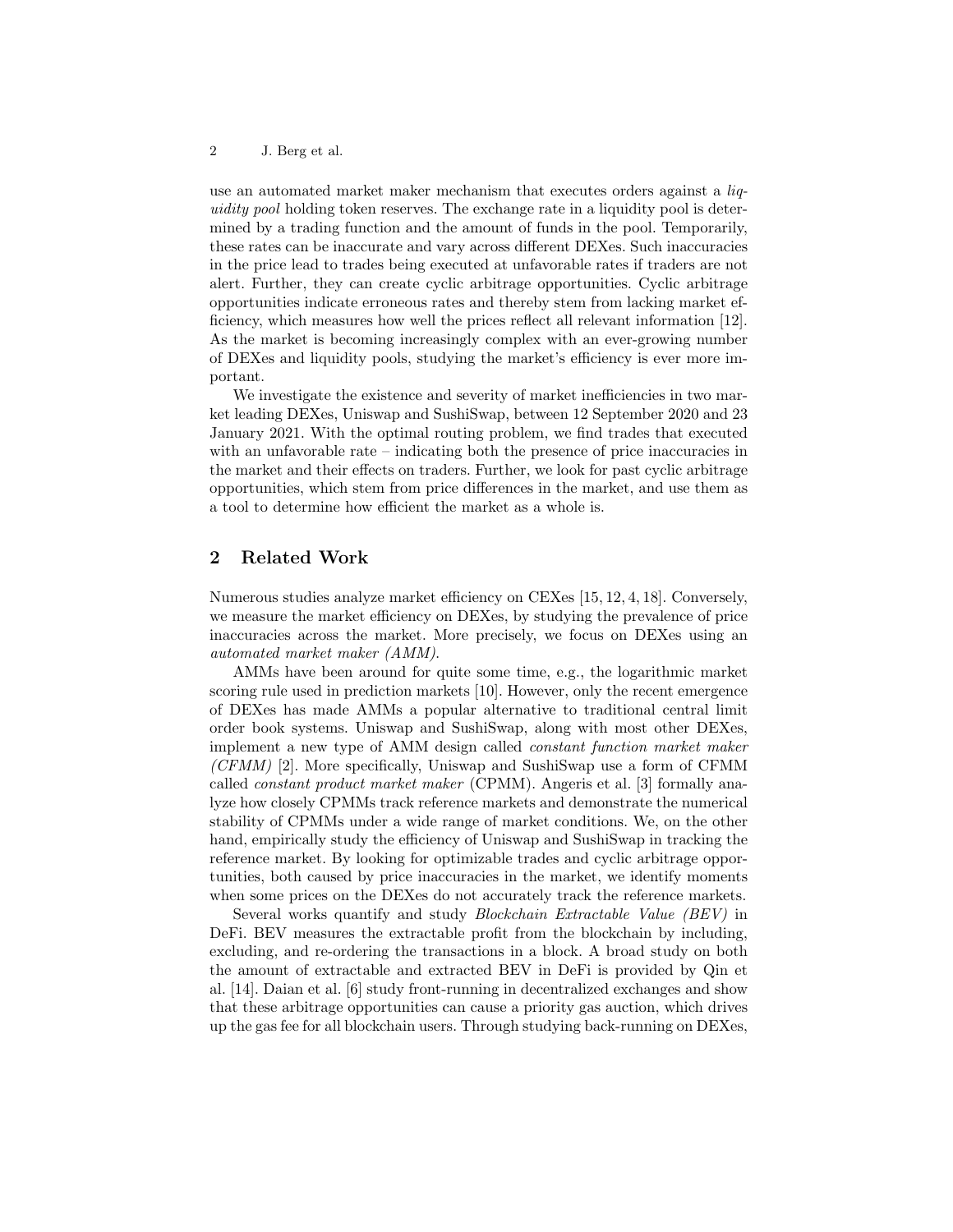Zhou et al. [17] show that this kind of BEV can cause back-run flooding, a denial of service practice on the blockchain. As opposed to focusing on the effects of arbitrage opportunities on DEXes, we empirically study one of their root causes – price inaccuracies in the market.

Danos et al. [8] theoretically study the optimal routing of trades through a network of CFMMs. We apply the special case of independent paths studied by Danos et al. [7] to analyze past trading data. In examining big swaps, we find that a significant fraction executes suboptimally on Uniswap and SushiSwap. Traders are, thus, suffering from price inaccuracies across the market.

Wang et al. [16] focus on cyclic arbitrage trades, a type of BEV, analyzing them theoretically and empirically. In contrast to this work, we study the availability of cyclic arbitrage opportunities in this paper and use it to identify price inaccuracies in the market. We further look for the causes of the inaccuracies and use them as a tool to study the market's efficiency over time.

## 3 Constant Product Market Makers

CPMMs, which include Uniswap and SushiSwap, are smart contracts running on the Ethereum blockchain. On a CPMM, anyone can create a liquidity pool for an arbitrary token pair. Once created, liquidity providers deposit amounts of equal value of both tokens into the pool. Traders swap tokens with the pool's liquidity and pay a small trading fee, which is distributed pro-rata among all liquidity providers. To execute such a transaction on the blockchain, traders first submit their transaction to the Ethereum mempool and wait for a miner to include them in the next block.

The CPMM smart contract determines the output amount the trader receives. The amount returned by the CPMM ensures that the product of the two reserve amounts stays constant. More precisely, consider a pool that holds reserves of a token A and token B. Assume the reserves are  $R_A$  token A and  $R_B$ token  $B$ , and that a trader wants to swap  $t_A$  token  $A$ . The trader then receives

$$
t_B = R_B - \frac{R_A R_B}{R_A + (1 - f)t_A} = \frac{R_B (1 - f)t_A}{R_A + (1 - f)t_A},
$$

where  $f$  is the transaction fee charged on the input amount  $(0.3\%$  in Uniswap) [1]. Thus, when swapping an amount of  $t_A$  token  $A$ , the price per token  $B$  is  $R_A+(1-f)t_A$  $\frac{A+(1-f)t_A}{R_B(1-f)}$ . We note that the price per token is increasing in the input amount. The larger the trade gets, the more the trader has to pay per desired token. This effect is a consequence of a trade's *price impact* – the impact of an individual trade on the market price. We also see in the formula above, that a trade's price impact is lower in pools with larger reserves. Thus, it is both the ratio of its assets and the liquidity of the pool that determine the price.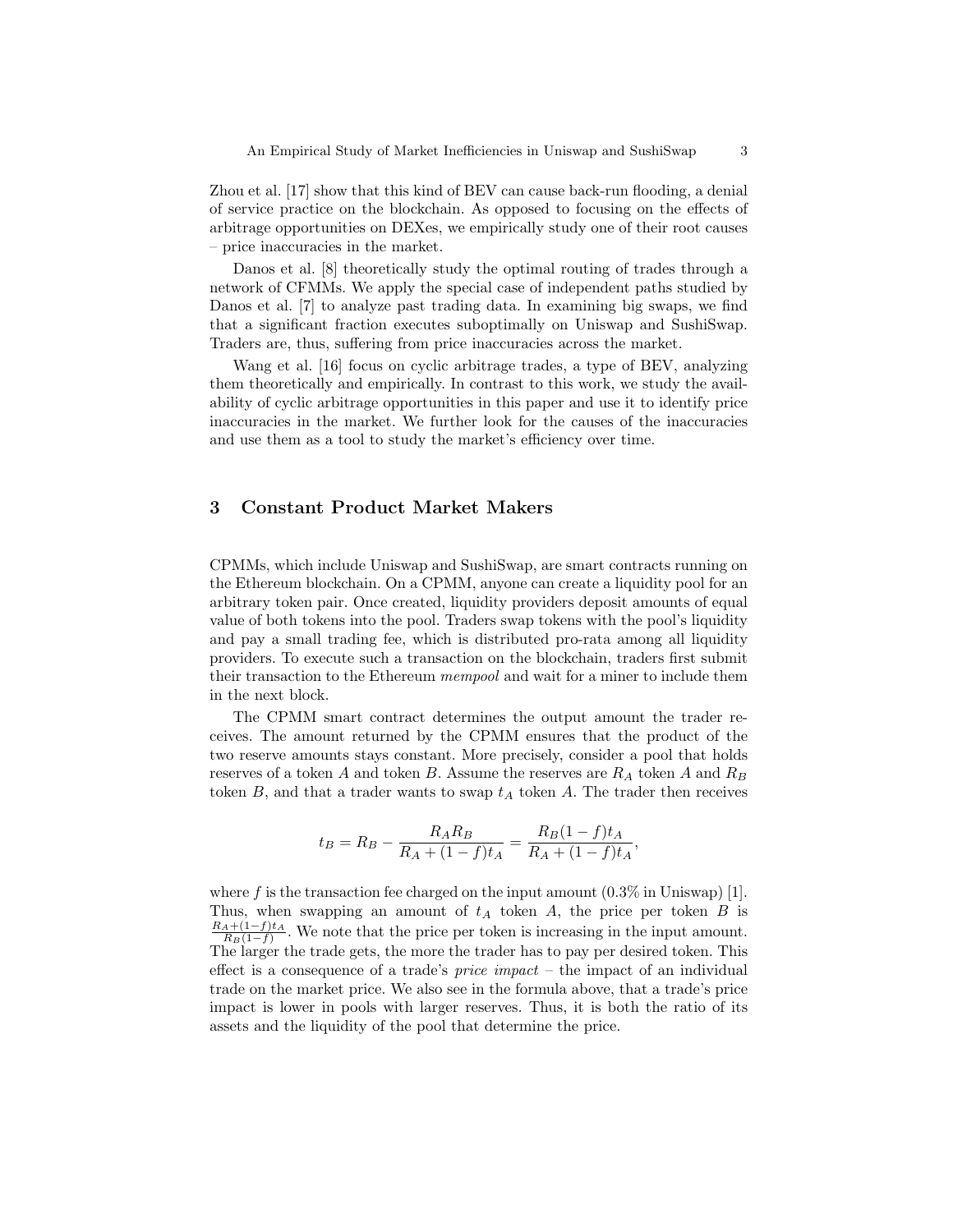#### 4 Data Description

We analyze data from Uniswap and SushiSwap: Ethereum's two largest DEXes by trading volume. Together they represent the majority of the market, as they account for more than half of Ethereum's DEX trading volume [9]. Further, both use the exact same trading mechanism, making them ideal for analyzing price inaccuracies between markets. More precisely, we collect pool reserve and transaction data between 5 August 2020 and 23 January 2021 for all pools between any of the following five cryptocurrencies: Bitcoin (BTC), Ethereum (ETH), Tether (USDT), USD Coin (USDC), and Dai (DAI). These are some of the most traded tokens and are among those which share the highest number of pools with other cryptocurrencies [11]. Thus, they are well suited for our analysis. The high number of pairwise pools provides a large set of independent paths between cryptocurrency pairs to find optimizable routes and cyclic arbitrage opportunities. For a thorough data description, see Appendix A.

#### 5 Identifying Market Inefficiencies

To find market inefficiencies and study how they evolved over time, we analyze both the optimizability of past transactions and the opportunity for cyclic arbitrage. Price differences, the root cause of suboptimal trades, and cyclic arbitrage opportunities reflect the market's ability to reflect the relevant information.

#### 5.1 Suboptimal Trade Routing

We start with an example of a trade that was executed at an unfavorable rate to illustrate the meaning of suboptimal trade routing (Figure 1). On 15 November 2020, the original trade exchanged ETH for 16.61 BTC. The trade routed through the ETH-BTC SushiSwap pool, as we show on the left in Figure 1. We visualize an optimization that executes 99.75% of the trade in the Uniswap pool and only 0.25% of the trade in the SushiSwap pool. By routing the transaction as shown, the trader would have received 18.07 BTC – an 8.79% improvement. We notice that the Uniswap trade offered a better price for this trade. Thus, the market was unsynced at this moment, and thereby prices in at least one pool did not reflect all relevant information – indicative of market inefficiency. As a result of the large trade size, it was optimal to route a small part of the trade through the SushiSwap pool to reduce the trade's price impact.



Fig. 1: Example of original and optimizable swap. The Uniswap pools are represented by solid lines and SushiSwap pools are represented by dashed lines.

We analyze past transactions over \$30'000 from 12 September 2020 to 23 January 2021 and check whether they were routed optimally. We focus on large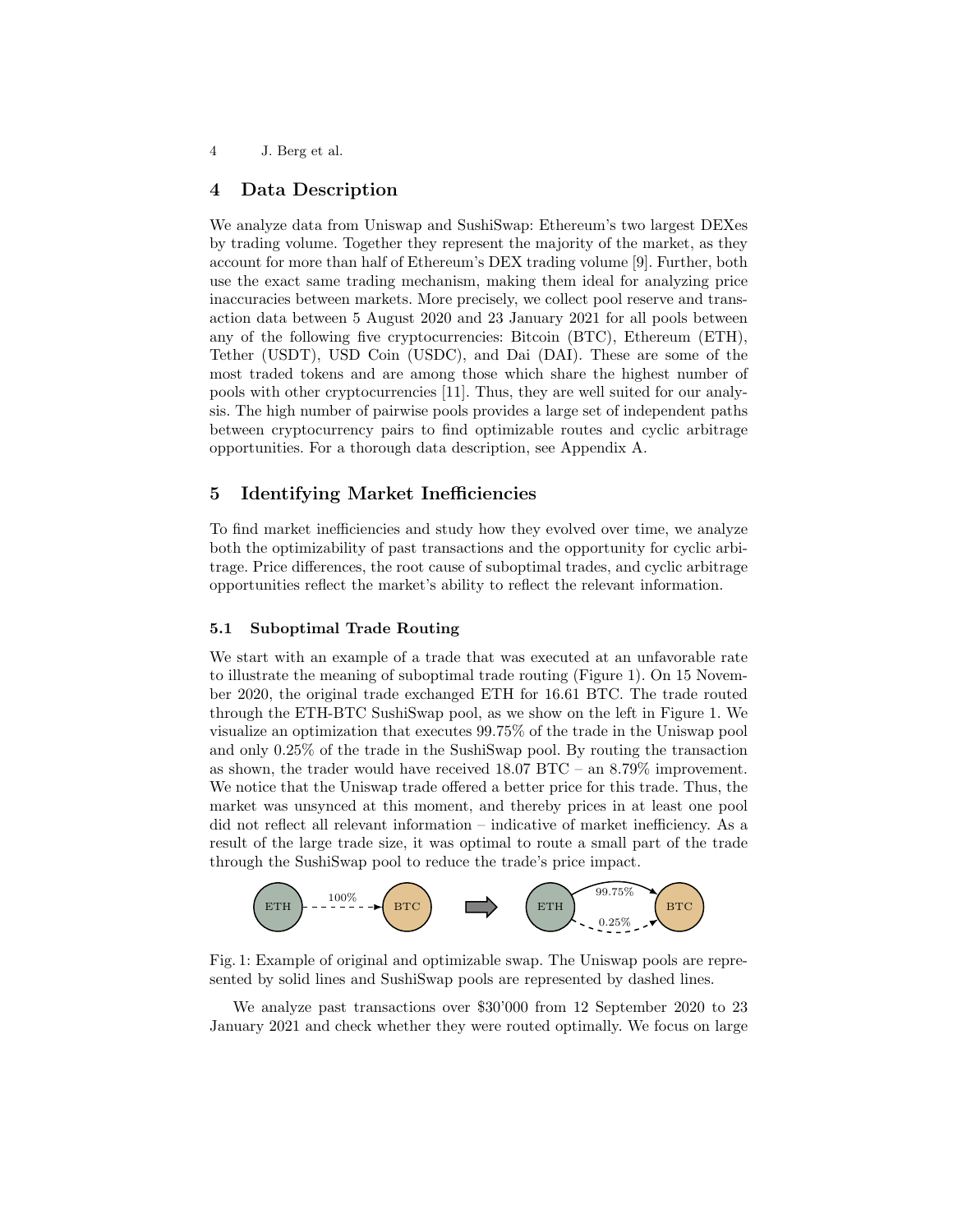trades since they have a more significant price impact, and the benefit from an optimal routing is greater for these trades compared to smaller ones. These trades are, thus, particularly well suited to study in order to detect inefficiencies in the market. We also note that we exclude swaps that are part of a transaction including multiple swaps. While some of these swaps could be optimizable, others might already be part of optimized routing. Then optimizing one of them without considering the others would overestimate the possibility for optimization.

To identify trades that received unfavorable prices, we apply a special case of the optimal trade routing problem studied by Danos et al. [7]. They provide the solution to the optimal routing problem for trades through a set of independent paths. The solution accounts for the CPMM's transactions fees. We construct the set of independent paths as follows: we include both direct routes (Uniswap and SushiSwap) if they exist. The direct route is the pool containing the input and output tokens. For paths containing multiple pairs, we consider the more liquid Uniswap pool (Figure 6a). We search for transactions whose output can be increased by more than \$30 with optimized routing and consider them optimizable. The threshold accounts for additional gas fees related to potentially routing the trade through several routes. The potential for such optimization indicates either the existence of price inaccuracies or that the market is illiquid.

 $29'611$  out of 108'667 analyzed transactions (Figure 5) were optimizable – a share of 27%. On average, it is possible to increase the output of an optimizable trade by 0.15% (Table 1) by using an optimized routing. While it might not appear to be a significant proportion, the 0.15% is an invisible tax placed on trades stemming from price inaccuracies present in the market. We further observe that the mean gain is considerably higher than the median gain, suggesting that the tax on the most affected traders is significantly higher. Looking at the top 5% trades, where optimized routing would improve by price most significantly (in percentage terms), we find that the average achievable gain was 0.71% (Table 1). Further, indicating that traders are suffering from these market inefficiencies.

|           | All Trades | Top 5% Trades |  |
|-----------|------------|---------------|--|
| Mean Gain | 0.15%      | $0.71\%$      |  |
|           |            |               |  |

Table 1: Gains achieved by optimized routings.

To check whether the market inefficiencies stem from price inaccuracies or the potential lack of liquidity in the market, we analyze how many paths were used by the optimized routings (Figure 2). We count a path if at least 0.1% of the trade routes through it. 18% of optimizable trades only use a single path with the new routing. Thus, this optimized routing does not include the original path at all. The unfavorable price received, thereby, solely stems from price inaccuracies. We note that the optimized routing for a small proportion of trades consists of at least three paths. There are at most five possible paths in the network (Appendix B, Figure 6a). These relatively complex routings indicate that the liquidity of the pools also causes unfavorable rates received by large trades.

When we repeat the analysis and include the less liquid SushiSwap pools (Appendix B, Figure 6b) in the set of independent paths, we find that the op-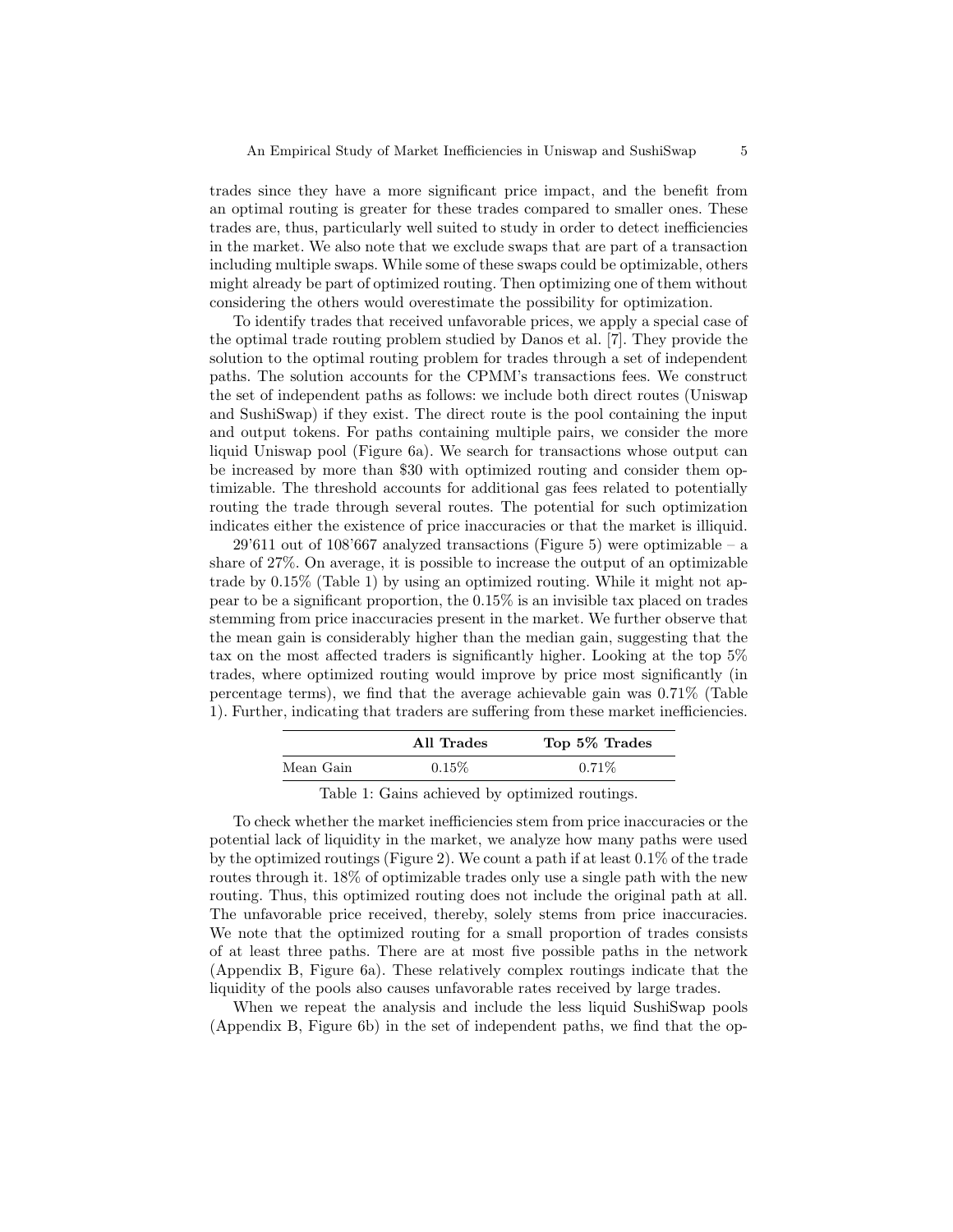

Fig. 2: Proportions of number of paths used by optimized routings.

timization potential increases. We perform this adjacent analysis on a smaller set of 43'321 swaps, which include all trades originally executed in the following pools: USDC-ETH (Uniswap and SushiSwap) and DAI-ETH (SushiSwap). Here, we find that an even larger proportion of swaps, 33.75% compared to 27% previously, could have been optimized. Further, the average gains are higher in the less liquid pools (Table 2). We find that routing through lower liquidity pools leads to better optimizing possibilities. Thus, it seems to be price inaccuracies across the market driving the unfavorable rates as opposed to the lack of liquidity in parts of the market – indicative of the presence of market inefficiencies in (parts of) the market. The significant number of trades with unfavorable rates shows that traders are experiencing the consequences of these inefficiencies.

|           | More Liquid Pools | Less Liquid Pools |  |
|-----------|-------------------|-------------------|--|
| Mean Gain | 0.15%             | $0.16\%$          |  |

Table 2: Gains achieved by optimized routings percent for the two sets of pools.

## 5.2 Cyclic Arbitrage Opportunities

Cyclic arbitrage opportunities result from temporary price inaccuracies. By taking advantage of non-equilibrium exchange rates within and between markets, arbitrage traders can profit by trading their funds in a cycle. However, the existence of such opportunities suggests market inefficiency. The exchange rate of at least one pool in such a cycle must not accurately reflect all relevant information. Studying the prevalence and duration of these cycles brings inside new market insights beyond the unfavorable prices experienced by traders.

We identify cyclic arbitrage opportunities retrospectively by searching for directed cycles of pools where a cyclic swap with  $\alpha$  tokens A, the returns  $\hat{\alpha}$ tokens A where  $\hat{\alpha} > \alpha$ . In a cycle  $c = (e_1, \ldots, e_n)$  each edge  $e_i$  present in the cycle represents a pool used in the transactions. For each arbitrage opportunity, we compute the maximum possible profit. The problem's convexity [8] lets us find the optimal, unique solution that maximizes the profit  $\hat{\alpha} - \alpha$ .

Over six months, from 5 August 2020 to 23 January 2021, we analyze the occurrence of cyclic arbitrage opportunities between ETH, USDC, and USDT on Uniswap. These three cryptocurrencies have the largest pairwise Uniswap pools between them. We plot the daily number of blocks with arbitrage opportunities exceeding 30\$ and ETH's daily price movement in Figure 3. Daily price movement is a volatility measure and given by is  $100\% \cdot \frac{p_{\text{high}} - p_{\text{low}}}{p_{\text{low}}}$ . Here,  $p_{\text{high}}$  is the plow day's highest price and  $p_{\text{low}}$  is the day's lowest price.

Most arbitrage opportunities are between August and September 2020 (Figure 3). In this period, Uniswap experienced an incredible increase in daily trading volume. Within six weeks, the volume increased steadily by around 700%, reaching \$500 million at the end of September. Similar daily trading volumes were not consistently reached again until early January 2021. Arbitrage opportunities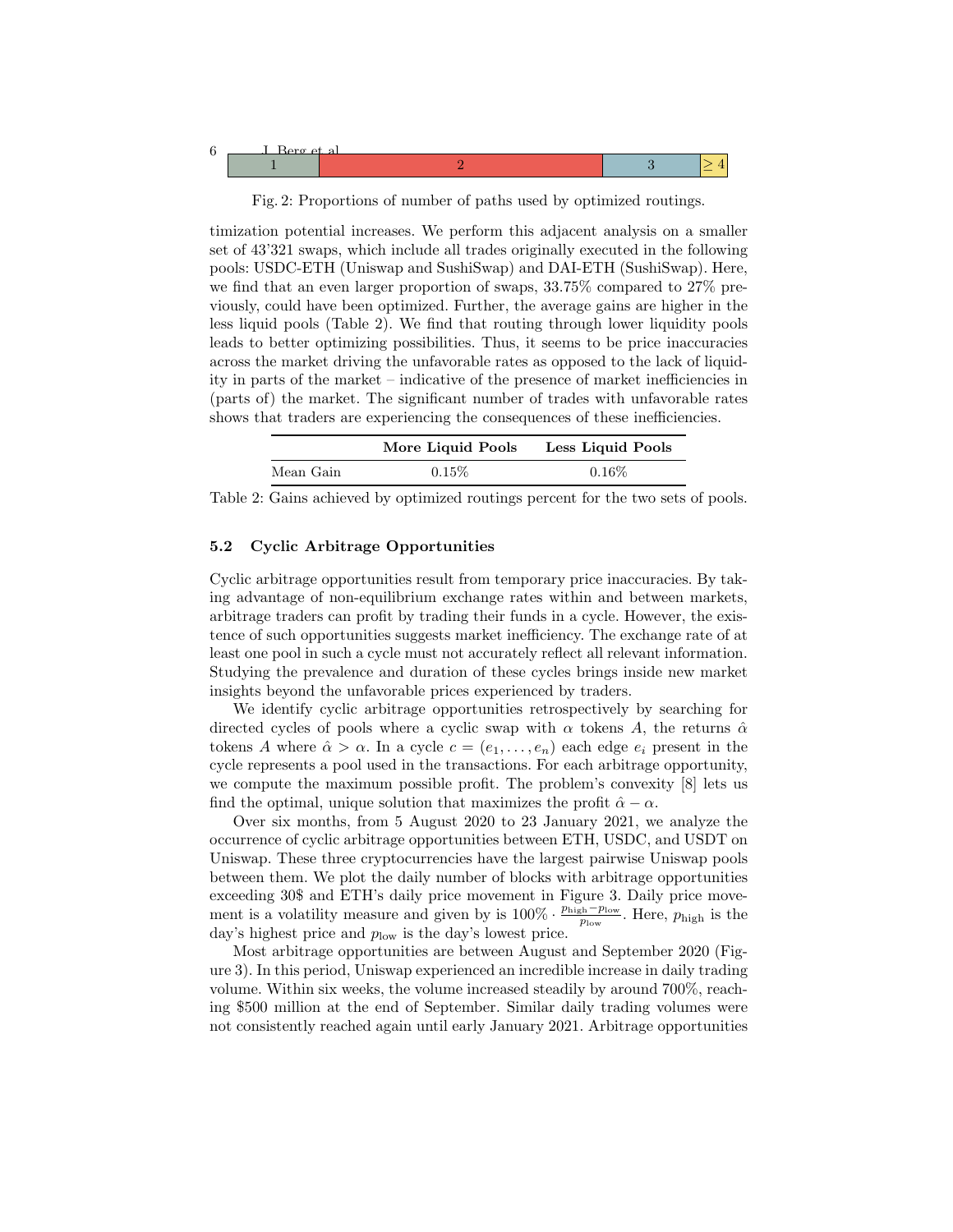

Fig. 3: Daily number of blocks with cyclic arbitrage opportunities and ETH price movement between 5 August 2020 and 23 January 2021.

also experience a sharp decrease starting at the end of September, and we only begin to see a consistent uptake at the end of December. In general, the number of arbitrage opportunities appears to decrease throughout the analyzed period – indicating that the market is becoming more efficient. We observe a second trend when comparing the number of daily arbitrage opportunities to ETH's price movement. With 0.15, the correlation between the two is relatively low. However, after the initial explosion in volume in the summer/autumn of 2020, we find that on days with exceptionally high price movements, we also observe exceptionally many arbitrage opportunities.

To further investigate the influence of external cryptocurrency prices on the number of arbitrage opportunities, we search for cycles in five pools on Uniswap and SushiSwap between ETH, USDC, USDT, DAI, and BTC during the following two periods: (1) 11 September to 3 October 2020, and (2) 23 December 2020 to 23 January 2021. The first period analyzed is characterized by relatively stable cryptocurrency prices – the price of ETH moved by less than 8%. The second period, however, is characterized by highly volatile cryptocurrency prices – the price of ETH more than doubled. By then, the pools containing BTC had accumulated enough liquidity, and we included them in the analysis. The analyzed networks during both periods are shown in Figures 7a and 7b (Appendix B).

|                       | Blocks with Cyclic Arb. Mean Profit Avg. Duration |          |               |
|-----------------------|---------------------------------------------------|----------|---------------|
| $11.09.20 - 03.10.20$ | 84                                                | $0.24\%$ | 2.33 blocks   |
| $23.12.20 - 23.01.21$ | 1'061                                             | $0.35\%$ | $1.43$ blocks |

Table 3: Statistics of cyclic arbitrage profits in the two analyzed periods.

We find that 84 out of 140,000 blocks have arbitrage cycles with a mean profit of 0.24% in the first period (Table 3). Stable cryptocurrency prices appear to not allow for many arbitrage opportunities, even in the face of the recent introduction of SushiSwap at the time. The markets' exchange rates are synced. In the second period, we find 1061 blocks with cyclic arbitrage opportunities, and, on average, they present a profit of 0.351% (Table 3).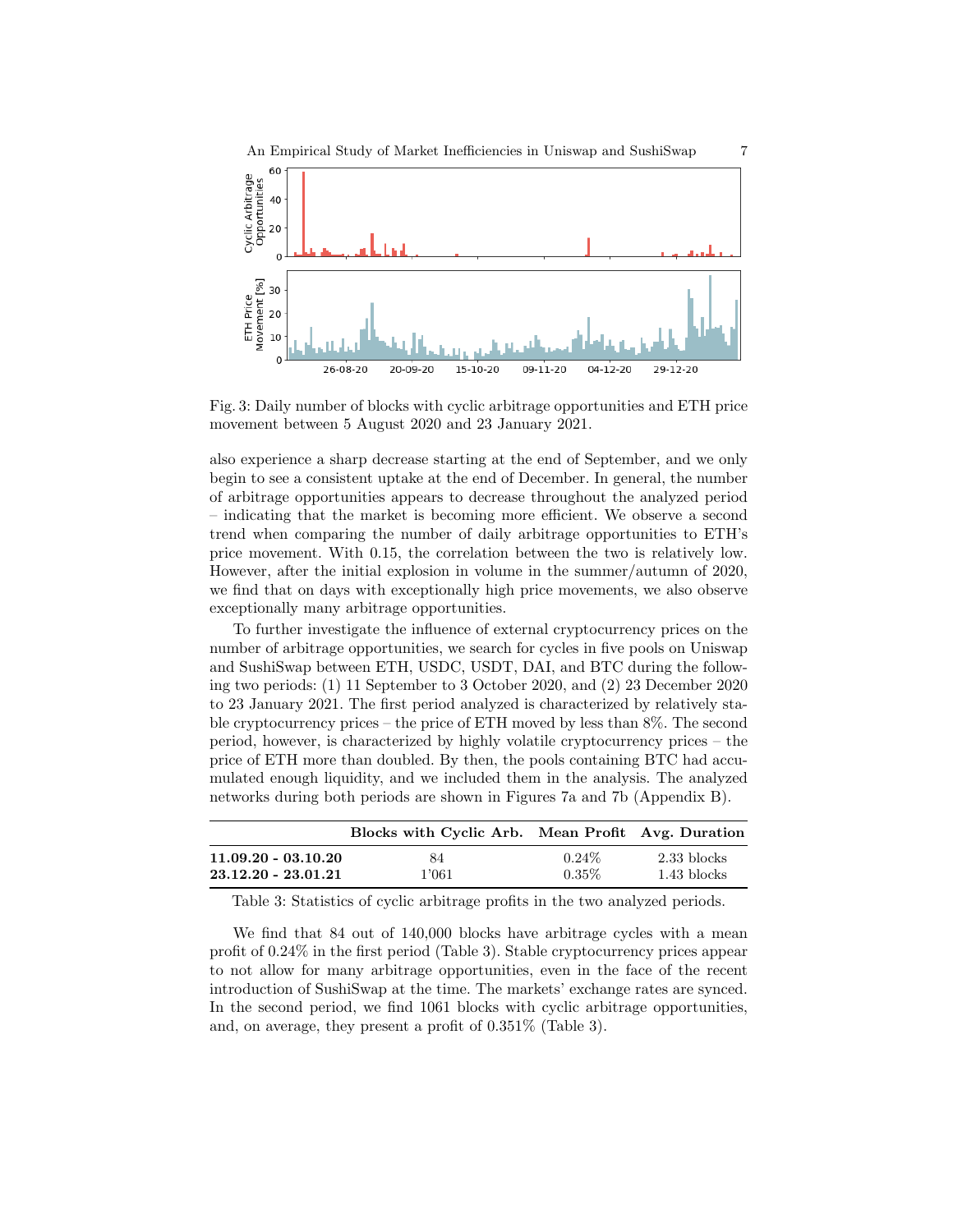

Fig. 4: Daily number of blocks with cyclic arbitrage opportunities and ETH price movement from 23 December 2020 to 23 January 2021.

As suspected, the number of cyclic arbitrage opportunities is significantly higher in the second period, where cryptocurrencies prices are highly volatile. To show the correlation, we plot the distribution of arbitrage opportunities and ETH's price movement in Figure 4. Two days, 4 January and 11 January 2021, make up for over 50% of all identified opportunities. The price of ETH experienced temporary movements exceeding 20% on both days. Further, the correlation between the number of arbitrage opportunities and the ETH price movement is 0.72. We conclude that, as expected, higher price volatility is more favorable for arbitrage. The floating exchange rates on Uniswap and SushiSwap do not adjust to market price sufficiently fast. For every cyclic arbitrage opportunity, there is at least one pool whose price does not reflect all relevant information. We also observe that arbitrage bots, who profit from the BEV caused by market inefficiencies, become more efficient in the months between the two periods. The arbitrage opportunities are available for 2.33 blocks on average in the first period and only available for 1.43 blocks on average in the second period (Table 3). Since the minimum availability of an arbitrage opportunity we observe is 1, this improvement in the efficiency of arbitrage bots is significant.

## 6 Conclusion

Traders are actively suffering from market inefficiencies on DEXes: nearly 30% of analyzed trades were executed at an unfavorable price. We show that these erroneous rates stem largely from price inaccuracies across the market's liquidity pools. The market struggled to accurately reflect all relevant price information, especially during the initial volume explosion on DEXes in the late summer of 2020 – evident from the increased number of cyclic arbitrage opportunities. However, the market quickly adapts, and the price inaccuracies largely disappear. Later, we only observe market inefficiencies on days when cryptocurrency prices are highly volatile. Parts of the market do not adjust to external price changes properly, thereby creating cyclic arbitrage opportunities. Arbitrage bots are also becoming more efficient and take advantage of these prevailing market inefficiencies within a block at most times.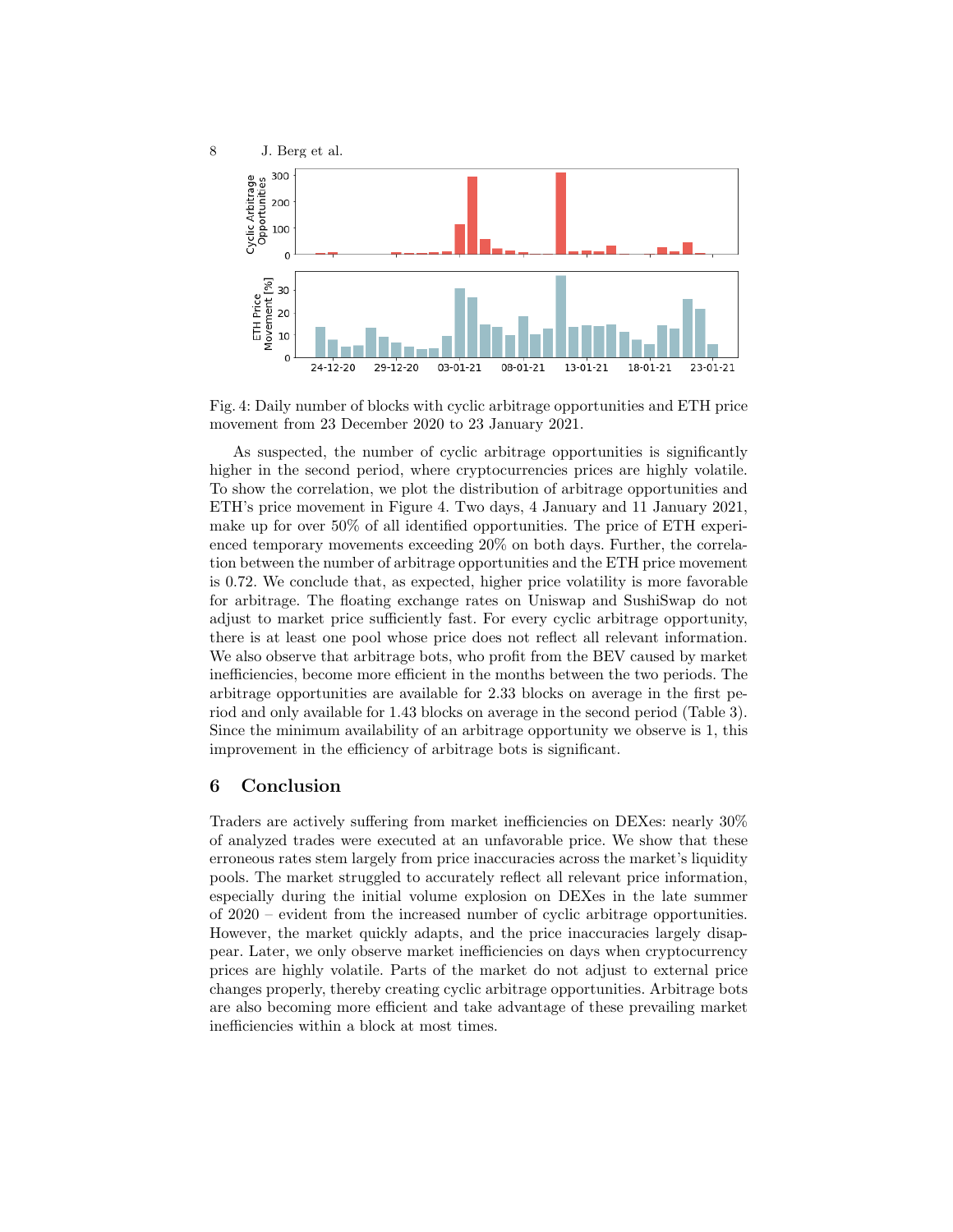#### References

- 1. Adams, H., Zinsmeister, N., Robinson, D.: Uniswap v2 core (2020)
- 2. Angeris, G., Chitra, T.: Improved price oracles: Constant function market makers. In: Proceedings of the 2nd ACM Conference on Advances in Financial Technologies. p. 80–91. AFT '20, Association for Computing Machinery, New York, NY, USA (2020)
- 3. Angeris, G., Kao, H.T., Chiang, R., Noyes, C., Chitra, T.: An analysis of uniswap markets. arXiv preprint arXiv:1911.03380 (2019)
- 4. Bernard, V., Thomas, J., Wahlen, J.: Accounting-based stock price anomalies: Separating market inefficiencies from risk. Contemporary Accounting Research  $14(2)$ , 89–136 (1997)
- 5. Buterin, V.: Ethereum whitepaper (2013), https://ethereum.org/en/whitepaper/
- 6. Daian, P., Goldfeder, S., Kell, T., Li, Y., Zhao, X., Bentov, I., Breidenbach, L., Juels, A.: Flash boys 2.0: Frontrunning in decentralized exchanges, miner extractable value, and consensus instability. In: 2020 IEEE Symposium on Security and Privacy (SP). pp. 910–927. IEEE (2020)
- 7. Danos, V., Khalloufi, H.E.: Optimal execution in uniswap like amms: Independent paths case. Working Draft (04 2021)
- 8. Danos, V., Khalloufi, H.E., Prat, J.: Global order routing on exchange networks. In: Bernhard, M., Bracciali, A., Gudgeon, L., Haines, T., Klages-Mundt, A., Matsuo, S., Perez, D., Sala, M., Werner, S. (eds.) Financial Cryptography and Data Security. FC 2021 International Workshops. pp. 207–226. Springer Berlin Heidelberg, Berlin, Heidelberg (2021)
- 9. DeFiprime: Dex tracker decentralized exchanges trading volume, https://defiprime.com/dex-volume
- 10. Hanson, R.: Combinatorial information market design. Information Systems Frontiers 5(1), 107–119 (1 2003). https://doi.org/10.1023/A:1022058209073
- 11. Heimbach, L., Wang, Y., Wattenhofer, R.: Behavior of Liquidity Providers in Decentralized Exchanges. In: Crypto Valley Conference on Blockchain Technology (CVCBT 2021), Rotkreuz, Switzerland (October 2021)
- 12. Malkiel, B.G.: Is the stock market efficient? Science 243(4896), 1313–1318 (1989)
- 13. Nakamoto, S.: Bitcoin whitepaper (2008), https://bitcoin.org/bitcoin.pdf
- 14. Qin, K., Zhou, L., Gervais, A.: Quantifying blockchain extractable value: How dark is the forest? arXiv preprint arXiv:2101.05511 (2021)
- 15. Stiglitz, J.E.: The inefficiency of the stock market equilibrium. The Review of Economic Studies 49(2), 241–261 (1982)
- 16. Wang, Y., Chen, Y., Deng, S., Wattenhofer, R.: Cyclic arbitrage in decentralized exchange markets (2021)
- 17. Zhou, L., Qin, K., Gervais, A.: A2mm: Mitigating frontrunning, transaction reordering and consensus instability in decentralized exchanges. arXiv preprint arXiv:2106.07371 (2021)
- 18. Zunino, L., Tabak, B.M., Figliola, A., Pérez, D.G., Garavaglia, M., Rosso, O.A.: A multifractal approach for stock market inefficiency. Physica A: Statistical Mechanics and its Applications 387(26), 6558–6566 (2008)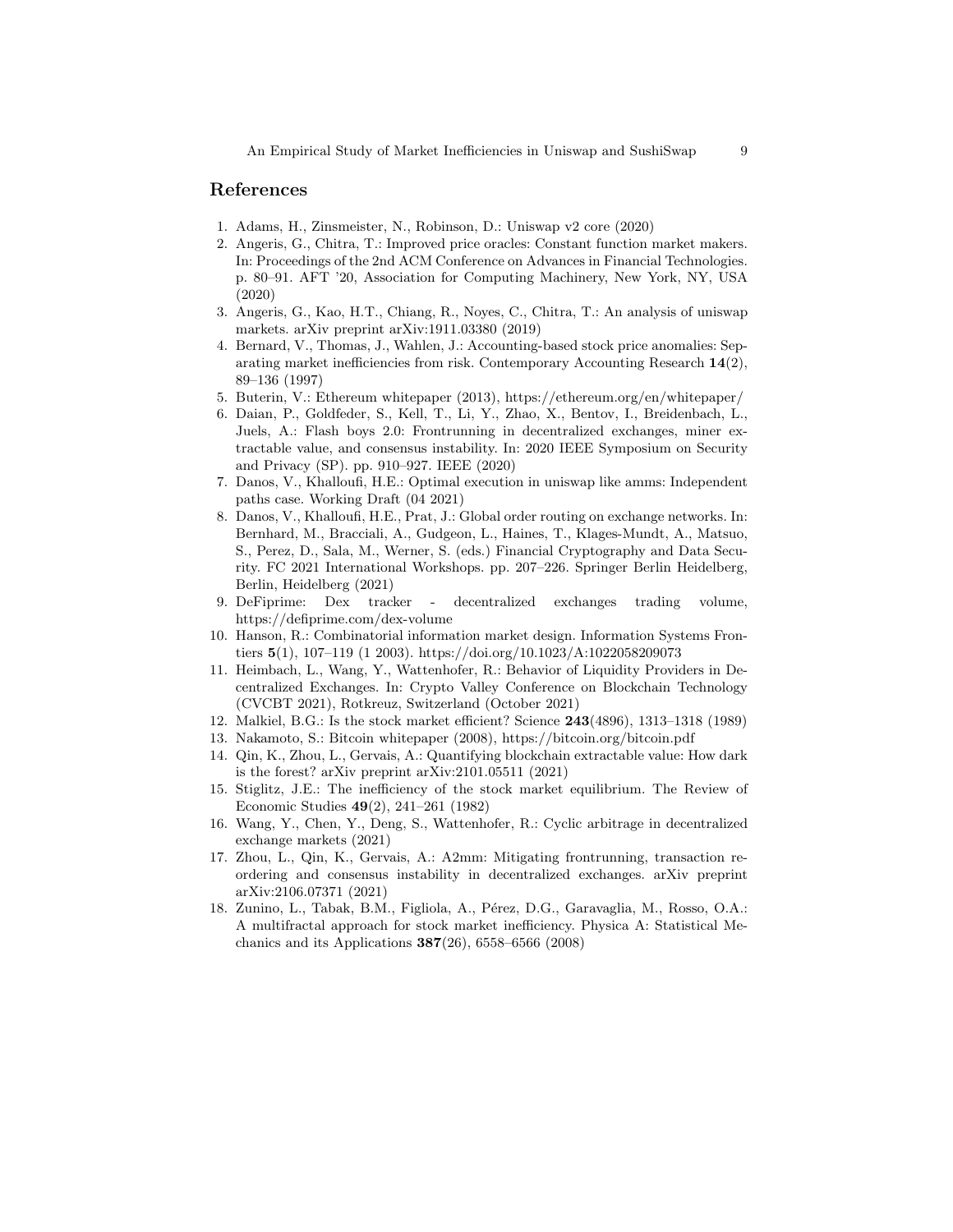## A Data Description

In this section we provide a detailed data description.

#### A.1 Reserve Data

By launching a go-ethereum client, we collect all pool reserves recorded on Ethereum from block 10000835 (4 May 2020, day of Uniswap V2 deployment) to block 11709847 (23 January 2021) for Uniswap. For SushiSwap, the client exports all pool reserves from block 10750000 (28 August 2020, day of SushiSwap deployment) to block 11709847 (23 January 2021).

#### A.2 Transaction Data

We collect the transaction data required for the optimal trading analysis from The Graph's Uniswap V2 subgraph<sup>1</sup> and The Graph's SushiSwap subgraph<sup>2</sup> with GraphQL. The Graph is a decentralized protocol for indexing and querying data from blockchains like Ethereum.

For each transaction between block 10000835 and block 11709847, we collect the amounts of tokens swapped, as well as the value of the swap in \$. While the subgraphs we use also provide pool reserves, these are updated infrequently and therefore could not be used. For this reason, we collect pool reserves with the go-ethereum client.

We pre-process the transaction data to reflect the reserves at the beginning of each block. These reserves coincide with those at the end of the previous block and are the only information most traders use when submitting their transaction (assuming their transaction is included in the next block). Depending on other transactions executed ahead of the swap in the same block, the pool reserves might shift slightly before trade execution and thus change the exchange rate. We correct this effect by pre-processing the data accordingly such that the transactions reflect the trader's view – based on which we optimize in Section 5.1.

#### A.3 Pool Network

Figure 5 visualizes the number of independent swaps exceeding \$30'000 in both Uniswap and Suhiswap between 12 September 2020 and 23 January 2021. In Uniswap we have a pool between almost every pair of tokens, while for Suhiswap the liquid pools during the observed time period all included ETH. Nonetheless, even on Uniswap most large trades are executed in pools that include ETH.

<sup>1</sup> https://thegraph.com/explorer/subgraph/uniswap/uniswap-v2

<sup>2</sup> https://thegraph.com/explorer/subgraph/benesjan/sushi-swap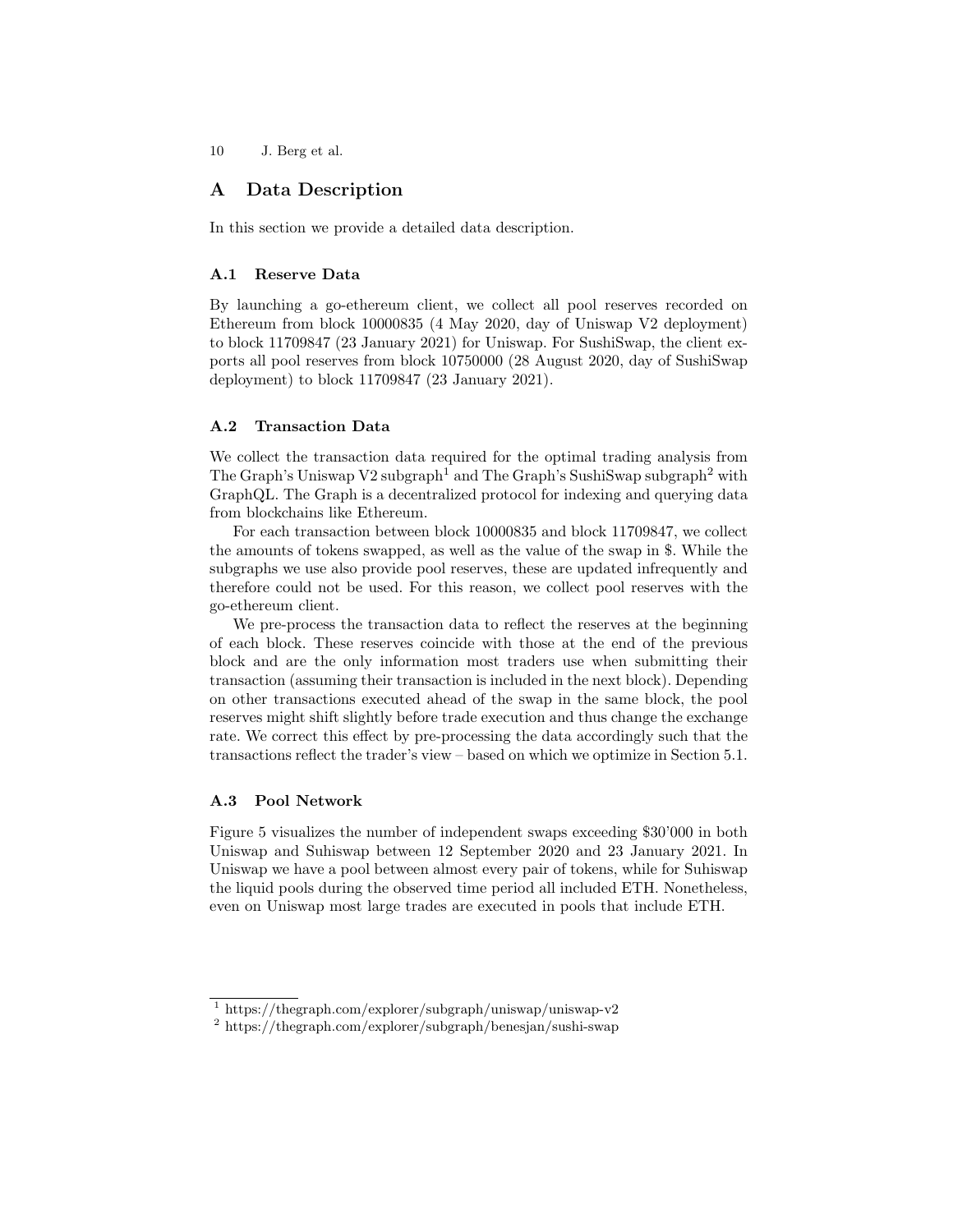

Fig. 5: The number of independent trades exceeding \$30'000 in each existing pool between any pair of the following cryptocurrencies: BTC, ETH, USDC, USDT and DAI, in Uniswap (Figure 5a) and Suhiswap (Figure 5b). Data was collected between 12 September 2020 and 23 January 2021.